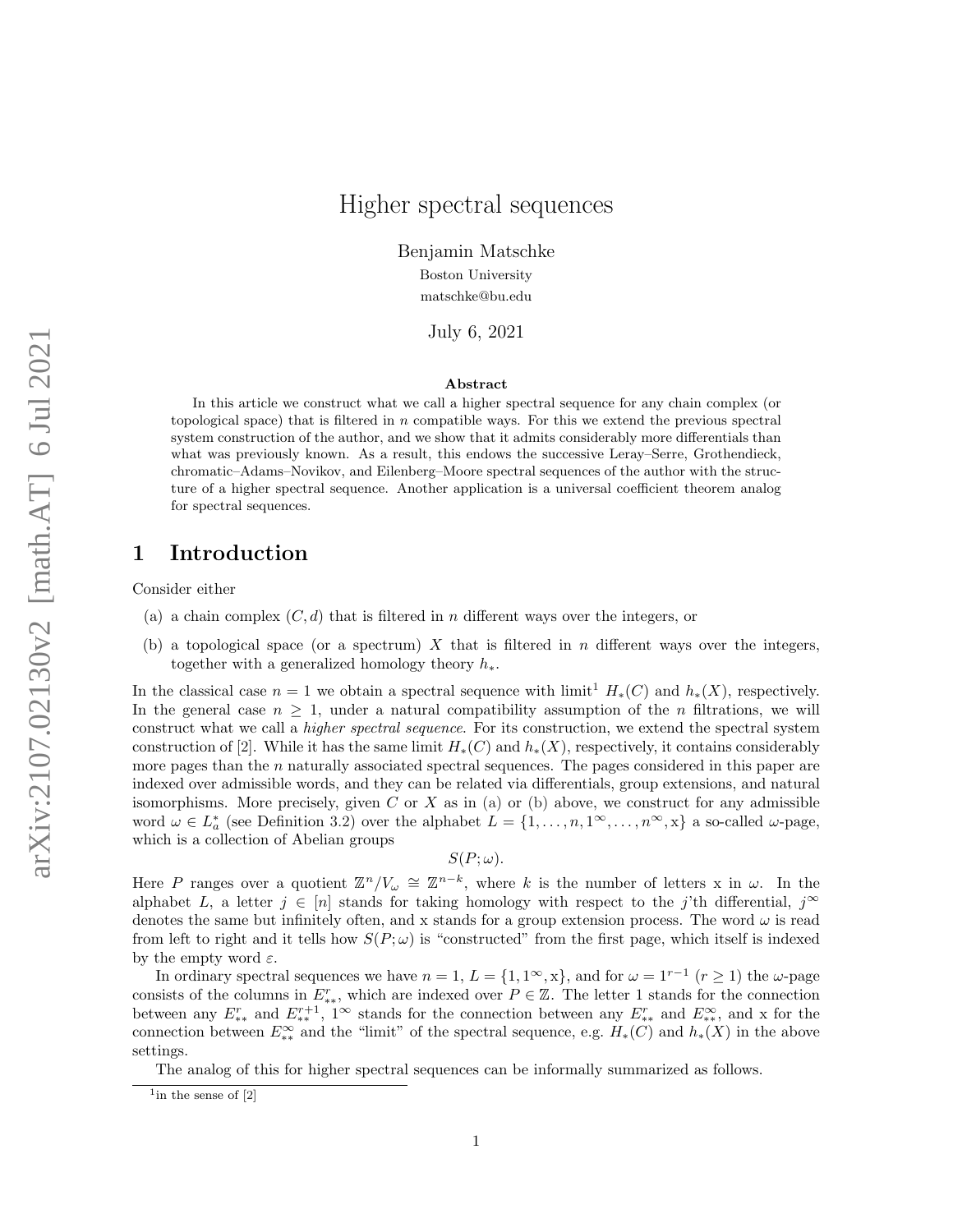- <span id="page-1-1"></span>1. The first page  $S(P; \varepsilon)$ ,  $P \in \mathbb{Z}^n$ , consists of the homologies of the smallest pieces (subquotients of C, and pairs of subsets of X) that can be constructed from the common refinement of the  $n$ given filtrations.
- <span id="page-1-0"></span>2. At most of the pages  $S(P;\omega)$ , there exist n differentials (unless they are saturated), which are indexed by  $[n] = \{1, \ldots, n\}$ . Taking homology with respect to the j'th differential yields  $S(P; \omega * j)$ . Here, "\*" denotes concatenation of words.
- <span id="page-1-2"></span>3. One can take homology in one direction j an infinite number of times to arrive at  $S(P; \omega * j^{\infty})$ . This saturates the differential with index  $j$ .
- <span id="page-1-3"></span>4. After any such step, we perform a group extension process to arrive at  $S(P; \omega * j^{\infty}x)$ .
- <span id="page-1-4"></span>5. If  $j^{\infty}$ x appears in  $\omega$  for each  $j \in [n]$ , we call  $\omega$  final and  $S(P;\omega)$  equals  $H_*(C)$  or  $h_*(X)$ , respectively.

This can be used as follows. Step [2](#page-1-0) gives a connection between the first page (Step [1\)](#page-1-1) and arbitrary  $ω$ -pages for  $ω ∈ [n]^*$ . We can proceed with Step [3](#page-1-2) and take homology infinitely often in one direction  $j \in [n]$ . Note that as with usual spectral sequences,  $S(P; \omega * j^{\infty})$  may indeed be a proper subquotient of the limit of  $S(P; \omega * j^k)$  as  $k \to \infty$ , compare with Weibel [\[4\]](#page-12-1), Boardman [\[1\]](#page-12-2), McCleary [\[3\]](#page-12-3). Then we proceed with Step [4,](#page-1-3) which connects to  $S(P; \omega * j^{\infty}x)$ . As with the extension process in usual spectral sequences, the filtration  $(F_i)$  of  $S(P; \omega * j^{\infty}x)$  in Theorem [3.6](#page-6-0)[\(e\)](#page-6-1) may be neither Hausdorff nor exhaustive, and even if it is,  $S(P; \omega * j^{\infty}x)$  may not be complete with respect to  $(F_i)$ . As usual these two problems in Steps [3](#page-1-2) and [4](#page-1-3) can be serious obstacles for computations, but they are the standard ones in ordinary spectral sequences. Arriving at  $S(P; \omega * j^{\infty}x)$  we can start again at Step [2](#page-1-0) and iterate until  $\omega$  is final. At that point, Step [5,](#page-1-4) we arrived at the limit of the higher spectral sequence.

Outline. This paper is organized as follows. In Section [2](#page-1-5) we review the notions and basic properties of exact couple systems over  $D(\mathbb{Z})$  ("higher exact couples") and their associated spectral systems ("higher spectral sequences"). This is a common formal framework that includes both major special cases [\(a\)](#page-0-1) and [\(b\)](#page-0-2) from above.

In Section [3.1](#page-4-1) the  $\omega$ -pages are defined. In Section [3.2](#page-6-2) the main theorem is stated, which makes the above informal description of higher spectral sequences and their basic properties precise. Some examples are given: Higher Leray–Serre, Eilenberg–Moore, and Grothendieck spectral sequences, as well as two universal coefficient higher spectral sequences. The main theorem is proved in Section [3.3.](#page-8-0) In Section [3.4](#page-11-0) we discuss some more properties of the  $n = 2$  case.

Acknowledgements. This work was supported by NSF Grant DMS-0635607 at Institute for Advanced Study, by an EPDI fellowship at Institut des Hautes Études Scientifiques, Forschungsinstitut für Mathematik (ETH Zürich), and the Isaac Newton Institute for Mathematical Sciences, by Max-Planck-Institute for Mathematics Bonn, and by Simons Foundation grant #550023 at Boston University (in chronological order).

## <span id="page-1-5"></span>2 Preliminaries on spectral systems

We recall the necessary background from [\[2\]](#page-12-0). Let  $n \geq 1$  and  $[n] := \{1, \ldots, n\}$ . Let  $e_1, \ldots, e_n$  be the standard basis vectors in  $\mathbb{Z}^n$ , and  $\mathbb{1} := (1, \ldots, 1)^t \in \mathbb{Z}^n$ .  $\mathbb{Z}^n$  is a poset via  $(x_1, \ldots, x_n) \leq (x'_1, \ldots, x'_n)$ if and only if  $x_i \leq x'_i$  for all *i*.

Throughout the paper, let  $I := D(\mathbb{Z}^n)$  denote the lattice of downsets of  $\mathbb{Z}^n$ . (Everything in this paper can also be done for filtrations over  $D(\overline{\mathbb{Z}}^n)$ , where  $\overline{\mathbb{Z}} = \mathbb{Z} \cup \{\pm \infty\}$ ; here we consider only  $D(\mathbb{Z}^n)$ because it makes the presentation cleaner.)

I has minimum  $-\infty := \emptyset$  and maximum  $\infty := \mathbb{Z}^n$ . We write  $I_k := \{(p_1, \ldots, p_k) \in I^k \mid p_1 \geq \ldots \geq 1\}$  $p_k$ , which is again a poset via  $(p_1, \ldots, p_k) \leq (p'_1, \ldots, p'_k)$  if and only if  $p_i \leq p'_i$  for all i.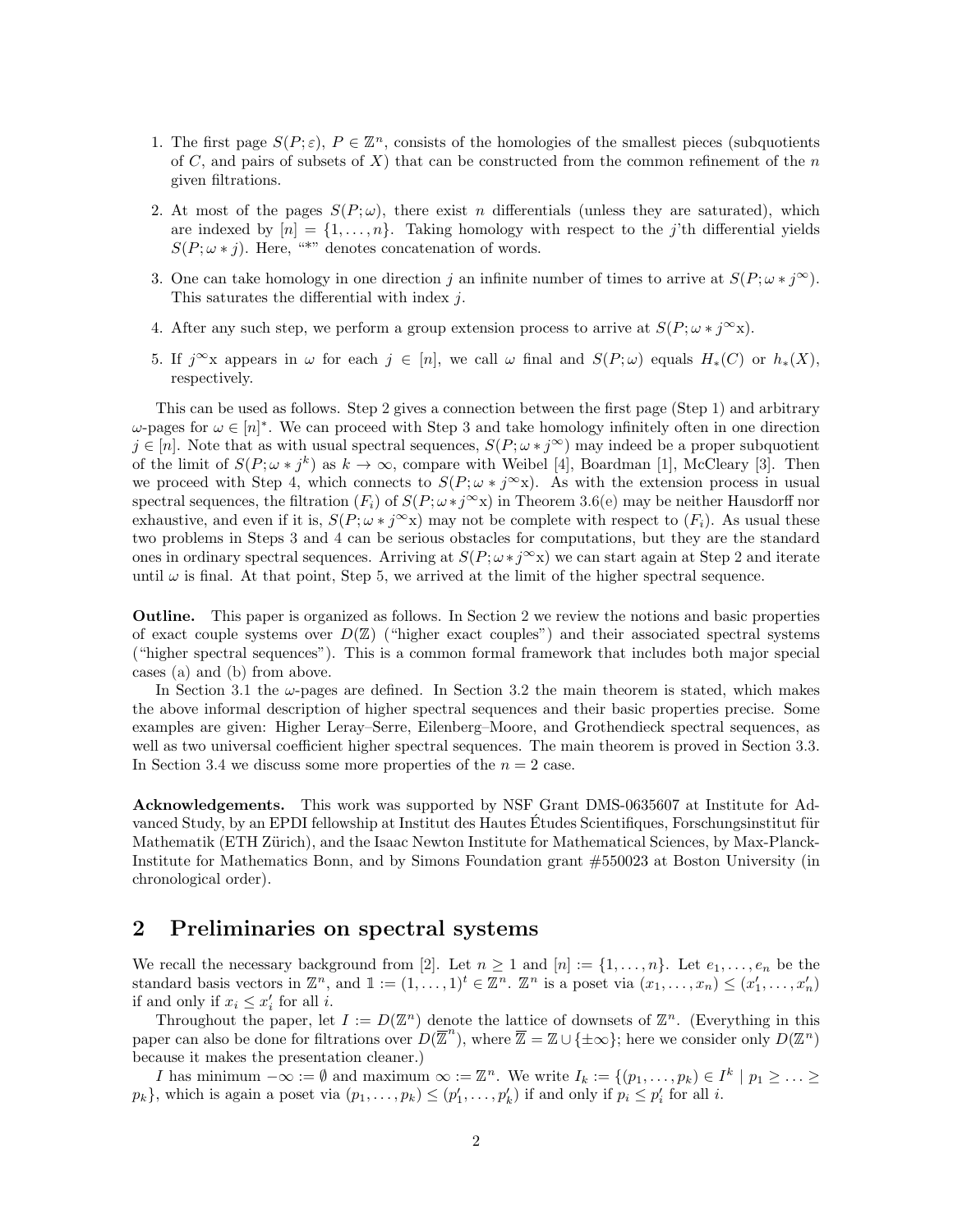For us a chain complex is an Abelian group C together with an endomorphism  $d: C \to C$  with  $d \circ d = 0$ , and its homology is  $H(C, d) := \text{ker}(d)/\text{im}(d)$ ; the grading is not of importance for us. An I-filtration of C is a family of subchain complexes  $(F_p)_{p\in I}$  such that  $F_q \subseteq F_p$  whenever  $q \leq p$ .

Similarly, if X is a topological space then an I-filtration of X is a family of (usually open) subspaces  $(X_p)_{p\in I}$  such that  $X_q \subseteq X_p$  whenever  $q \leq p$ .

Whenever we have an I-filtered chain complex  $(C, d)$ , or an I-filtered space X together with a generalized homology theory  $h_*,$  we can associate a so-called exact couple system via

<span id="page-2-1"></span>
$$
E_q^p := H(F_p/F_q) \tag{1}
$$

or

<span id="page-2-0"></span>
$$
E_q^p := h_*(X_p, X_q),\tag{2}
$$

respectively, which is defined as follows.

**Definition 2.1** (Exact couple system). And exact couple system over  $I$  is a collection of Abelian groups  $(E_q^p)_{(p,q)\in I_2}$  together with homomorphisms  $\ell_{p',q'}^{p,q} : E_q^p \to E_{q'}^{p'}$  $q'_{q'}$  for any  $(p,q) \leq (p',q')$  and homomorphisms  $k_{p,q}: E^p_q \to E^q_{-\infty}$  for any  $(p,q) \in I_2$ , such that the following properties are satisfied:

1. 
$$
\ell_{p'',q''}^{p',q'} \circ \ell_{p',q'}^{p,q} = \ell_{p'',q''}^{p,q}.
$$

2. The triangles



are exact.

3. The diagrams



commute.

Let E be an exact couple system over I. There is a natural differential  $d_{pqz}: E^p_q \to E^q_z$  for any  $(p,q,z) \in I_3$  defined by  $d_{pqz} := \ell_{q,z}^{q,-\infty} \circ k_{pq}$ . With this we define an associated spectral system over I via

$$
S_{bq}^{pz} := \frac{\ker(d_{pqz} : E_q^p \to E_z^q)}{\text{im}(d_{bpq} : E_p^b \to E_q^p)}, \quad (b, p, q, z) \in I_4.
$$
 (3)

In the special case  $I = D(\mathbb{Z}^n)$ , we call the spectral system S the higher spectral sequence of E. At a first glance this is just a collection of Abelian groups, one for each element in  $I_4$ , however there are many connections between them:

First note that the usual goal of computation,  $E^{\infty}_{-\infty}$ , appears as  $S^{\infty,-\infty}_{\infty,-\infty}$ . It is called the *limit* of this spectral system (this is just a name; it does not imply any convergence or comparison property). Moreover, terms of the form  $S_{pq}^{pq} = E_q^p$  are usually known when p covers q, that is, when  $|p \setminus q| = 1$ . The collection of these terms is called the first page of S.

The following facts are proved in [\[2\]](#page-12-0). For any  $(b, p, q, z) \le (b', p', q', z')$  in  $I_4$ ,  $\ell_{p'q'}^{pq}$  induces maps

$$
S_{bq}^{pz} \to S_{b'q'}^{p'z'},
$$

which we call maps induced by inclusion. When there is no confusion, we abbreviate all of them as  $\ell$ .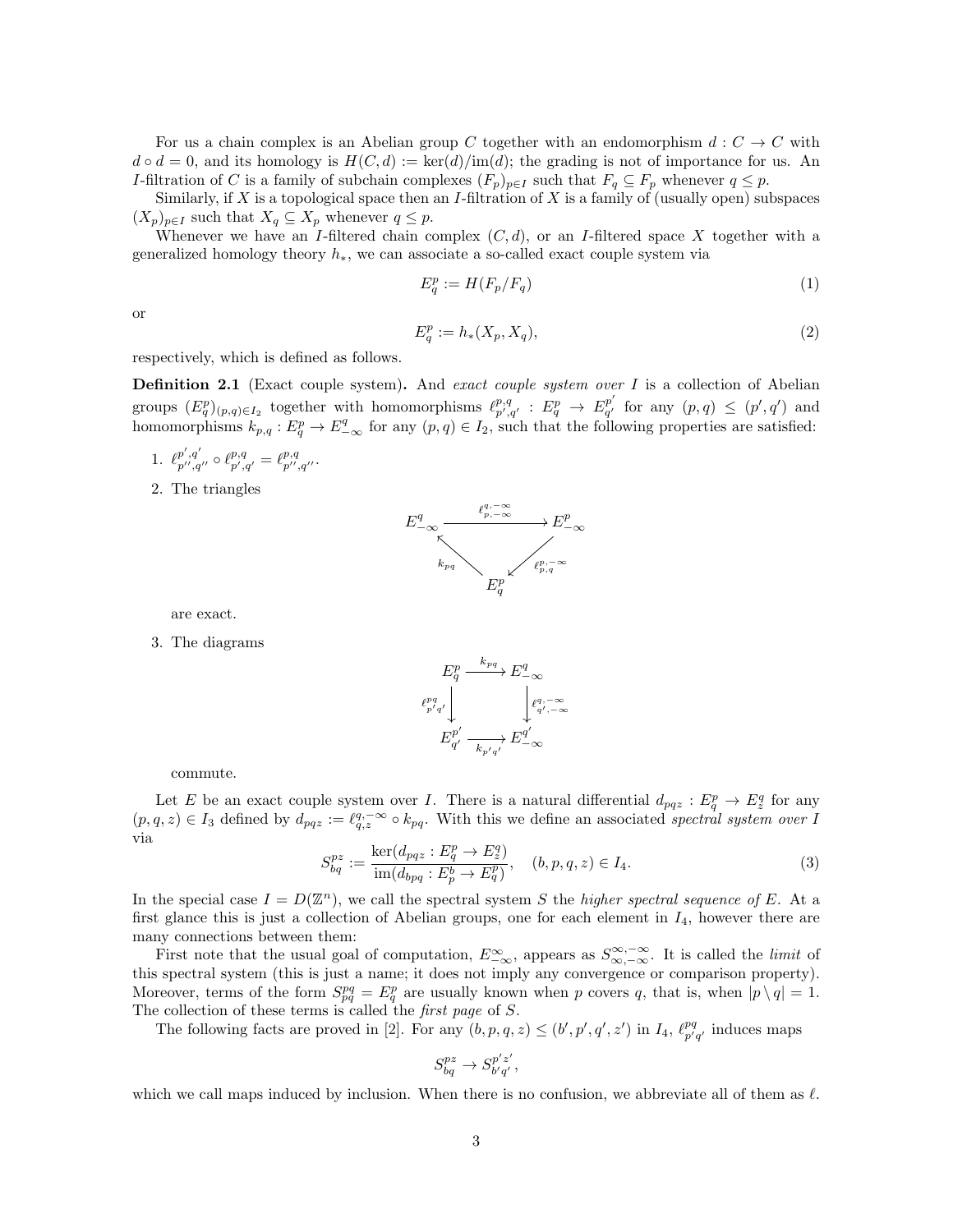<span id="page-3-2"></span>**Lemma 2.2** (Extensions). For any  $z \leq p_1 \leq p_2 \leq p_3 \leq b$  in I, we have a short exact sequence of maps induced by inclusion,

$$
0 \to S_{b,p_1}^{p_2,z} \to S_{b,p_1}^{p_3,z} \to S_{b,p_2}^{p_3,z} \to 0.
$$
\n<sup>(4)</sup>

<span id="page-3-0"></span>**Lemma 2.3** (Differentials). For any  $(b, p, q, z)$ ,  $(b', p', q', z') \in I_4$  with  $z \leq p'$  and  $q \leq b'$  there are natural differentials

$$
d: S_{bq}^{pz} \to S_{b'q'}^{p'z'},\tag{5}
$$

which commute with  $\ell$ , that is,  $\ell \circ d = d \circ \ell$ .

<span id="page-3-1"></span>**Lemma 2.4** (Kernels and cokernels). For any  $(b, p, q, z)$ ,  $(b', p', q', z') \in I_4$  with  $z = p'$  and  $q = b'$  we have

$$
\ker\left(d: S_{bq}^{pz} \to S_{b'q'}^{p'z'}\right) = S_{bq}^{pq'}
$$

and

$$
\operatorname{coker}\left(d:S^{pz}_{bq}\to S^{p'z'}_{b'q'}\right)=S^{p'z'}_{pq'}
$$

<span id="page-3-3"></span>**Lemma 2.5** ( $\infty$ -page as filtration quotients).  $E_{-\infty}^{\infty}$  can be *I*-filtered by

$$
G_p:=\operatorname{im}(\ell:E_{-\infty}^p\to E_{-\infty}^{\infty})\cong S_{\infty,-\infty}^{p,-\infty},\quad p\in I.
$$

Furthermore the S-terms on the  $\infty$ -page are filtration quotients

$$
S^{p,-\infty}_{\infty,q} \cong G_p/G_q.
$$

**Lemma 2.6** ( $\infty$ -page as quotient kernels).  $E_{-\infty}^{\infty}$  has quotients

$$
Q_p := \frac{E_{-\infty}^{\infty}}{\ker(\ell : E_{-\infty}^{\infty} \to E_p^{\infty})} \cong S_{\infty,p}^{\infty,-\infty}, \quad p \in I.
$$

Furthermore the S-terms on the  $\infty$ -page are quotient kernels

$$
S^{p,-\infty}_{\infty,q} \cong \ker(Q_q \to Q_p).
$$

**Definition 2.7** (Excision). An exact couple system E over I is called excisive if for all  $a, b \in I$ ,

$$
E^a_{a \cap b} \xrightarrow{\ell} E^{a \cup b}_b
$$

is an isomorphism.

The exact couple system [\(2\)](#page-2-0) is automatically excisive by the excision axiom of  $h_*$  if the subspaces  $X_p$  are all open. Note however that [\(1\)](#page-2-1) is in general not excisive, though in many applications it is, for example when  $C = \bigoplus_{P \in \mathbb{Z}^n} C_p$  (as Abelian group) and  $(F_p)_I$  is the canonical *I*-filtration given by  $F_p = \bigoplus_{P \in p} C_p$ . More generally, [\(1\)](#page-2-1) is excisive if the filtration  $(F_p)_I$  is distributive in the sense that  $F_{a \cap b} = F_a \cap F_b$  and  $F_{a \cup b} = F_a + F_b$  for all  $a, b \in I$ .

In the settings [\(a\)](#page-0-1) and [\(b\)](#page-0-2) from the introduction, we refine the  $n$  given filtrations to obtain  $I$ filrations of C and X, respectively, by taking unions of n-wise intersections of the filtration pieces (see [\[2,](#page-12-0) §3]). This induces associated exact couple systems [\(1\)](#page-2-1) and [\(2\)](#page-2-0), respectively. The natural compatibility assumption on the n filtrations as mentioned in the introduction refers precisely to the excision property of these exact couple systems.

Let us think of  $J := \mathbb{Z}^n$  as an undirected graph, whose vertices are the elements of J, and  $x, y \in J$ are adjacent if they are related, i.e.  $x \geq y$  or  $x \leq y$  (coordinate-wise). For  $(b, p, q, z) \in I_4$ , let  $Z(z, q, p, b) \subseteq J$  denote the union of all connected components of  $p \setminus z$  that intersect  $p \setminus q$ , and let  $B(z, q, p, b) \subseteq I$  denote the union of all connected components of  $b \setminus q$  that intersect  $p \setminus q$ .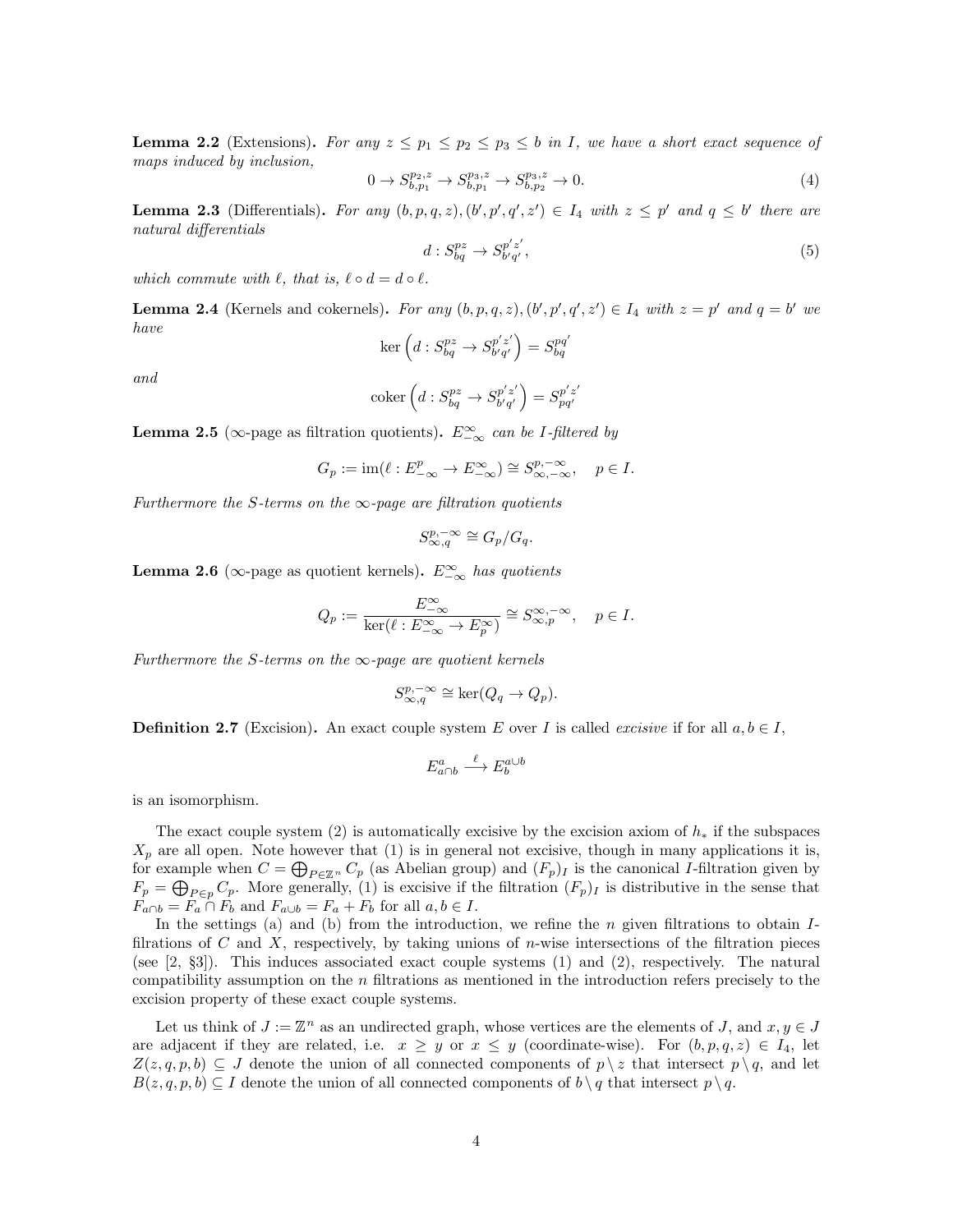**Lemma 2.8** (Natural isomorphisms). In an excisive exact couple system E over  $I = D(J)$ ,  $S_{bq}^{pz}$  is uniquely determined up to natural isomorphism by  $Z := Z(z, q, p, b)$  and  $B := B(z, q, p, b)$ .

We also write  $S_B^Z$  for  $S_{bq}^{pz}$ , which is only defined up to natural isomorphisms. A word of warning: This B-Z-description of  $S_{bq}^{\vec{p}z}$  looks quite appealing. However it may be combinatorially non-trivial to check whether some given B and Z come from some  $(b, p, q, z)$ , and if so there might be several good choices. Moreover, it can be quite challenging to see whether there is a differential from  $S_{B_1}^{Z_1}$  to  $S_{B_2}^{Z_2}$ and what the resulting kernels and cokernels are in this case.

### 3 Higher spectral sequences

Throughout this section let us fix an excisive exact couple system E over  $I = D(\mathbb{Z}^n)$ .

### <span id="page-4-1"></span>3.1 Definition of  $\omega$ -pages

Define an alphabet L,

$$
L := \{1, \ldots, n, 1^{\infty}, \ldots, n^{\infty}, x\}.
$$

**Remark 3.1** (Some intuition). Here, a letter  $i \in [n]$  stands for taking homology with respect to the j'th differential, j∞ denotes the same but infinitely often, and x stands for a group extension process. In ordinary spectral sequences,  $n = 1$ , and the letter 1 stands the connection between some  $E_{**}^r$  and  $E_{**}^{r+1}$ , 1<sup>∞</sup> stands for the connection between some  $E_{**}^r$  and  $E_{**}^{\infty}$ , and x for the connection between  $E_{**}^{\infty}$ and the "limit" of the spectral sequence, e.g.  $H(C)$  if the spectral sequence comes from a Z-filtration of a chain complex C.

Let  $L^*$  denote the monoid of words of finite length with letters in L. Denote the empty word by  $\varepsilon$ , the concatenation of two words  $\omega$  and  $\omega'$  by  $\omega * \omega'$ ,  $\omega^n := \omega * \dots * \omega$  (*n* times), and the length of  $\omega$  by |ω|.  $L_a^*$  becomes a poset via  $\tau \leq \omega$  if and only if  $\tau$  is a prefix of  $\omega$ , that is, a subword that starts from the beginning  $(\tau = \varepsilon \text{ and } \tau = \omega \text{ are allowed}).$ 

<span id="page-4-0"></span>**Definition 3.2** (Admissible words). Call a finite word  $\omega \in L^*$  *admissible* if the following holds:

- 1. if  $j^{\infty}$  appears, the subsequent subword of  $\omega$  contains neither j nor  $j^{\infty}$ ,
- 2. the only letter allowed directly after  $j^{\infty}$  is x,
- 3. any x occurring in  $\omega$  comes directly after some  $j^{\infty}$ .

If furthermore  $\omega$  contains subwords  $j^{\infty}$ x for all  $j \in [n]$  then  $\omega$  is called final.

An exemplary final word for  $n = 3$  is  $123122^{\infty} \times 133313^{\infty} \times 111^{\infty} \times$  and any prefix of a final word is admissible. Let  $L_a^*$  denote the set of all admissible words in  $L^*$ . Define  $X(\omega) \subseteq [n]$  as the set of  $j \in [n]$ such that  $j^{\infty}x$  is a subword of  $\omega$ , and  $Y(\omega) := [n] \setminus X(\omega)$ .  $X(\omega)$  is so to speak the set of saturated indices along which the extension process has been already made, and  $Y(\omega)$  is the set of unsaturated indices along which we still have differentials.

For  $\omega \in L^*_a$ ,  $i, j \in [n]$ , we inductively define  $r^i_\omega, \delta^i_\omega \in \mathbb{Z}^n$  and  $B_\omega, Z_\omega \subset \mathbb{Z}^n$  as follows. Put  $r^i_\varepsilon := e_i$ ,  $r_{\omega\ast j^{\infty}}^{i}:=r_{\omega}^{i},\,r_{\omega\ast\mathbf{x}}^{i}:=r_{\omega}^{i},$  and

$$
r_{\omega \ast j}^{i} := \begin{cases} r_{\omega}^{i} & \text{if } i \neq j, \\ r_{\omega}^{i} + \delta_{\omega}^{i} & \text{if } i = j, \end{cases}
$$

where  $\delta^i_{\varepsilon} := e_i$ ,  $\delta^i_{\omega * j^{\infty}} := \delta^i_{\omega}$ ,  $\delta^i_{\omega * x} := \delta^i_{\omega}$ , and

$$
\delta_{\omega \ast j}^{i} := \begin{cases} \delta_{\omega}^{i} & \text{if } i \in X(\omega) \cup \{j\}, \\ \delta_{\omega}^{i} - \delta_{\omega}^{j} & \text{if } i \in Y(\omega) \setminus \{j\}. \end{cases}
$$

For  $\omega \in [n]^*, \ \delta^i_\omega = \mathbb{1} - \sum_{k \in [n] \setminus i} r^k_\omega.$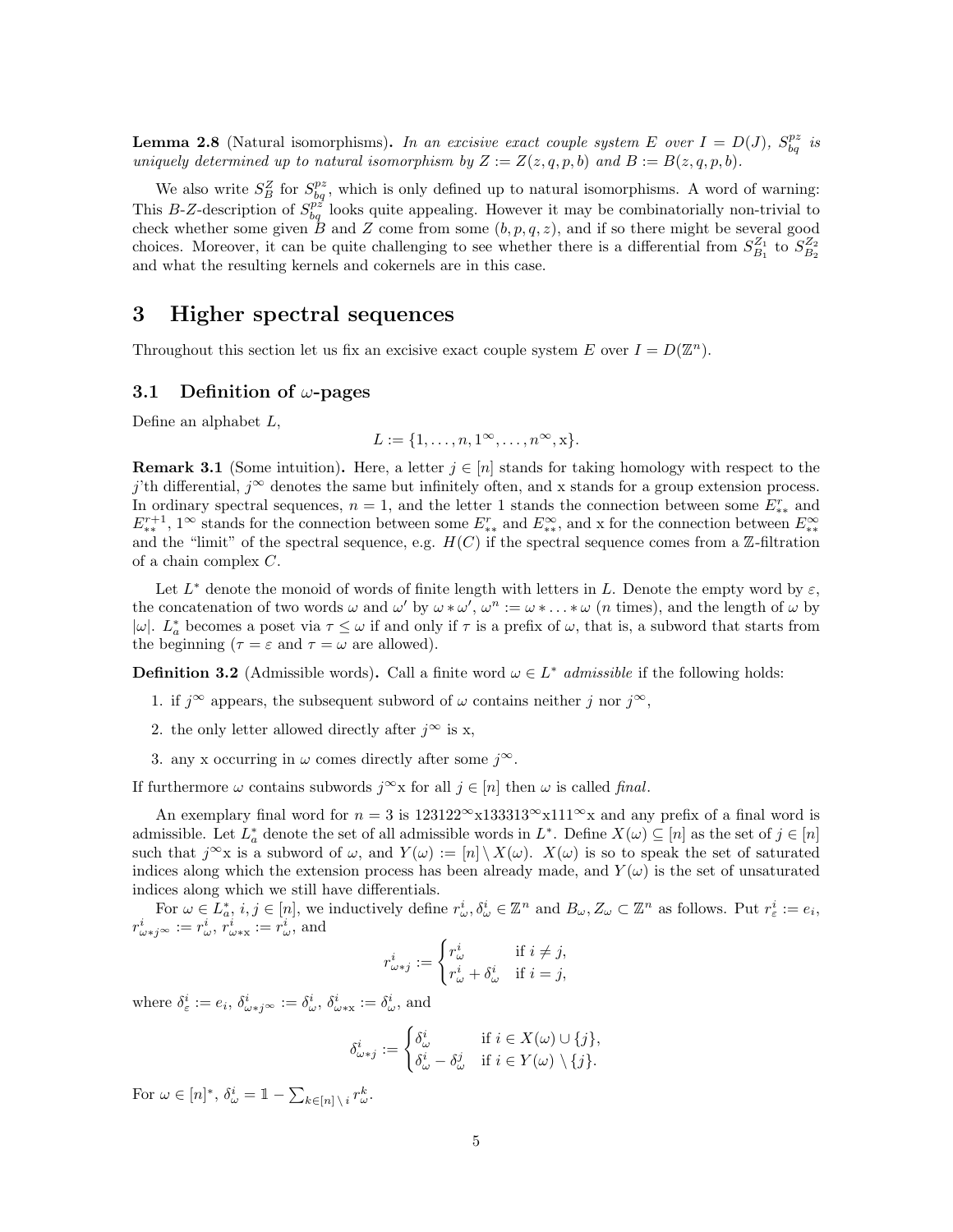**Remark 3.3** (Some intuition 2).  $r^i_\omega$  will be the negated direction of the *i*'th differential at the  $\omega$ -page, and  $\delta^i_\omega$  is the negated change of direction for the *i*'th differential that occurs when taking homology with respect to it. In ordinary spectral sequences,  $n = 1$ , and for  $\omega = 1^{r-1}$  the  $\omega$ -page consists of the columns in  $E_{**}^r$ , with  $r_\omega^1 = r$ , and  $\delta_\omega^1 = 1$ .

Further put  $B_{\varepsilon} := \{0\},\,$ 

<span id="page-5-1"></span>
$$
B_{\omega \ast j} := B_{\omega} + \{0, \delta_{\omega}^{j}\},\tag{6}
$$

$$
B_{\omega \ast j^{\infty}} := B_{\omega} + \mathbb{Z}_{\geq 0} \cdot \delta_{\omega}^{j},\tag{7}
$$

$$
B_{\omega * j \infty x} := B_{\omega} + \mathbb{Z} \cdot \delta_{\omega}^{j}.
$$
\n
$$
(8)
$$

Here, plus denotes a Minkowski sum. Thus for  $\omega \in [n]^*, B_{\omega}$  can be regarded as a discrete zonotope, that is, an affine image of the vertices of an  $|\omega|$ -dimensional cube. See Figures [1](#page-5-0) and [2.](#page-6-3) In Section [3.3,](#page-8-0) several equivalent descriptions of  $B_{\omega}$  are given. Define  $Z_{\omega} := -B_{\omega}$ , and for  $P \in \mathbb{Z}^n$ ,

$$
S(P; \omega) := S_{P+B_{\omega}}^{P+Z_{\omega}}.
$$
\n
$$
(9)
$$

Below we show that this is indeed a well-defined S-term (only up to natural isomorphism of course) by constructing  $(b, p, q, z) \in I_4$  such that  $S_{bq}^{pz}$  represents  $S(P; \omega)$ .

Define lattices  $V_\omega \subseteq \mathbb{Z}^n$  for  $\omega \in L_a^*$  inductively as follows. Put  $V_\varepsilon := \{0\}, V_{\omega * j} := V_\omega, V_{\omega * j} \omega := V_\omega$ , and

$$
V_{\omega \ast j \infty \mathbf{x}} := V_{\omega} + \mathbb{Z} \cdot \delta_{\omega}^j.
$$

Equivalently,  $V_{\omega} = B_{\omega} \cap Z_{\omega} = \mathbb{Z} \{ \delta_{\omega}^{j} \mid j \in X(\omega) \}$ . For  $P, P' \in \mathbb{Z}^{n}$  with  $P - P' \in V_{\omega}, S(P; \omega) = S(P'; \omega)$ . Thus we may also think of  $S(P; \omega)$  as being parametrized over  $P \in \mathbb{Z}^n / V_{\omega}$ .

**Definition 3.4** ( $\omega$ -page). Let  $\omega \in L_a^*$ . We call the collection of all  $S(P; \omega)$ ,  $P \in \mathbb{Z}^n / V_\omega$ , the  $\omega$ -page.

<span id="page-5-0"></span>For  $\omega = \varepsilon$  this was called the *first page* in [\[2\]](#page-12-0), for  $\omega = 123...n$  the second page, and for  $\omega =$  $1^{q_1} \dots n^{q_n}$  a generalized second page, or the Q-page, where  $Q = (q_1, \dots, q_n) \in \mathbb{Z}_{\geq 0}^n$ .



Figure 1: All  $B_{\omega}$  with  $|\omega| \leq 4$ ,  $\omega_1 = 1$ , and  $n = 2$ . For each  $B_{\omega}$ , the origin is marked with a solid square, and the two points  $r^i_\omega - e_i/2$  are marked with a black dot.

<span id="page-5-2"></span>**Remark 3.5** (Relation between  $jj^{\infty}$  and  $j^{\infty}$ ). Suppose  $w \in L^*_{a}$  contains  $j^{\infty}$ , and let  $w'$  be the same word except that  $j^{\infty}$  is replaced by  $j^{k}j^{\infty}$  for some  $k \geq 1$ . Then in general,  $r_{\omega}^{i} \neq r_{\omega'}^{i}$  and  $\delta_{\omega}^{i} \neq \delta_{\omega'}^{i}$ , but they always agree modulo  $V_\omega = V_{\omega'}$ . Also  $B_\omega = B_{\omega'}$  and hence  $S(P; \omega) = S(P; \omega')$ . Moreover one can check that the differentials in the main theorem [3.6](#page-6-0) below are the same for  $\omega$  and  $\omega'$ . Thus in order to speak about the  $\omega$ -page it is enough to know the image of  $\omega$  in the quotient semigroup  $L^*/(jj^{\infty} \sim j^{\infty}).$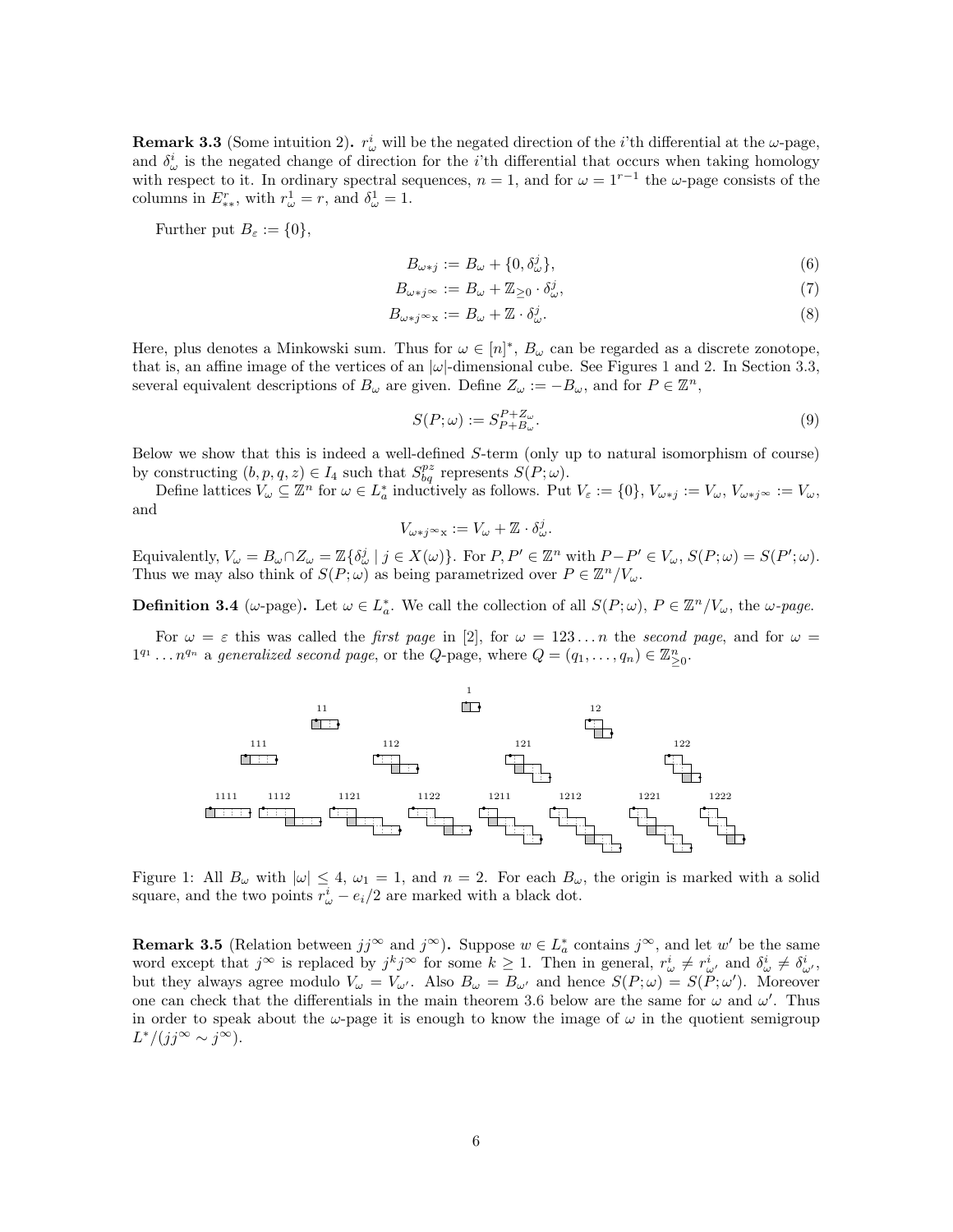<span id="page-6-3"></span>

Figure 2:  $B_{\omega}$  for  $\omega = 1, \ldots, 123123$  and  $n = 3$ . For each  $B_{\omega}$ , the origin is marked with a dark cube, and the three points  $r^i_\omega - e_i/2$  with a black dot.

### <span id="page-6-2"></span>3.2 Main theorem

<span id="page-6-0"></span>**Theorem 3.6** (Main theorem). Let S denote the higher spectral sequence of a given excisive exact couple system E over  $D(\mathbb{Z}^n)$ .

<span id="page-6-8"></span>(a) The first page of S at  $P \in \mathbb{Z}^n$  is naturally isomorphic to

 $S(P; \varepsilon) \cong E_q^p$ 

for any two downsets  $p, q \subset \mathbb{Z}^n$  that satisfy  $p = q \cup \{P\}.$ 

<span id="page-6-9"></span>(b) The limit of S for any final  $\omega \in L_a^*$  and  $P = \mathbb{Z}^n \in \mathbb{Z}^n / \mathbb{Z}^n$  is naturally isomorphic to

$$
S(P; \omega) \cong E_{-\infty}^{\infty}.
$$

Moreover, for any  $\omega \in L_a^*$ ,  $P \in \mathbb{Z}^n / V_\omega$ , and  $j \in [n]$  such that  $\omega * j$  is admissible, the following properties hold.

<span id="page-6-4"></span>(c) There are natural differentials

<span id="page-6-10"></span>
$$
\dots \xrightarrow{d} S(P + r_{\omega}^j; \omega) \xrightarrow{d} S(P; \omega) \xrightarrow{d} S(P - r_{\omega}^j; \omega) \xrightarrow{d} \dots \tag{10}
$$

Taking homology at  $S(P; \omega)$  yields  $S(P; \omega * j)$ .

- <span id="page-6-5"></span>(d)  $S(P; \omega * j^{\infty})$  is a natural subquotient of  $S(P; \omega * j^k)$  for all  $k \geq 0$ .
- <span id="page-6-1"></span>(e) There exists a natural  $\mathbb{Z}\text{-}filtration$   $(F_i)_{i\in\mathbb{Z}}$  of  $S(P;\omega * i^{\infty}x)$ ,

 $0 \subseteq \ldots \subseteq F_i \subseteq F_{i+1} \subseteq \ldots \subseteq S(P; \omega * j^{\infty}x),$ 

such that  $S(P + i \cdot \delta_{\omega}^j; \omega * j^{\infty}) \cong F_i/F_{i-1}$ , for all  $i \in \mathbb{Z}$ .

<span id="page-6-7"></span>**Remark 3.7** (Multiplicative structure). As usual, under certain assumptions on E there will be a multiplicative structure. The simplest instance is when  $E$  comes via [\(1\)](#page-2-1) from an I-filtered differential algebra C, whose filtration  $(F_p)_I$  satisfies  $F_p \cdot F_q \subseteq F_{p+q}$ , where  $p+q$  denotes the Minkowski sum. Then for any  $\omega \in L_a^*$  there is a natural product  $S(P; \omega) \otimes S(Q; \omega) \to S(P+Q; \omega)$ , which satisfies a Leibniz rule with respect to the differentials [\(c\).](#page-6-4) Furthermore they are compatible with respect to [\(d\)](#page-6-5) and [\(e\)](#page-6-1) in the usual way, and for final  $\omega$  it coincides with the product on  $H(C)$ . In other cases, such a natural product will only exist for  $\omega$ -pages where  $\omega$  has a certain prefix; examples for this are the higher Leray–Serre spectral sequence (Example [3.8\)](#page-6-6) and the higher Grothendieck spectral sequence below. For details and a more general criterion see [\[2,](#page-12-0) §4.4].

<span id="page-6-6"></span>Example 3.8 (Higher Leray–Serre spectral sequence). Consider a vertical tower of Serre-fibrations  $F_{i-1} \hookrightarrow E_{i-1} \to E_i$   $(1 \leq i \leq n)$  and a generalized homology theory  $h_*,$  such that each  $E_i$  has the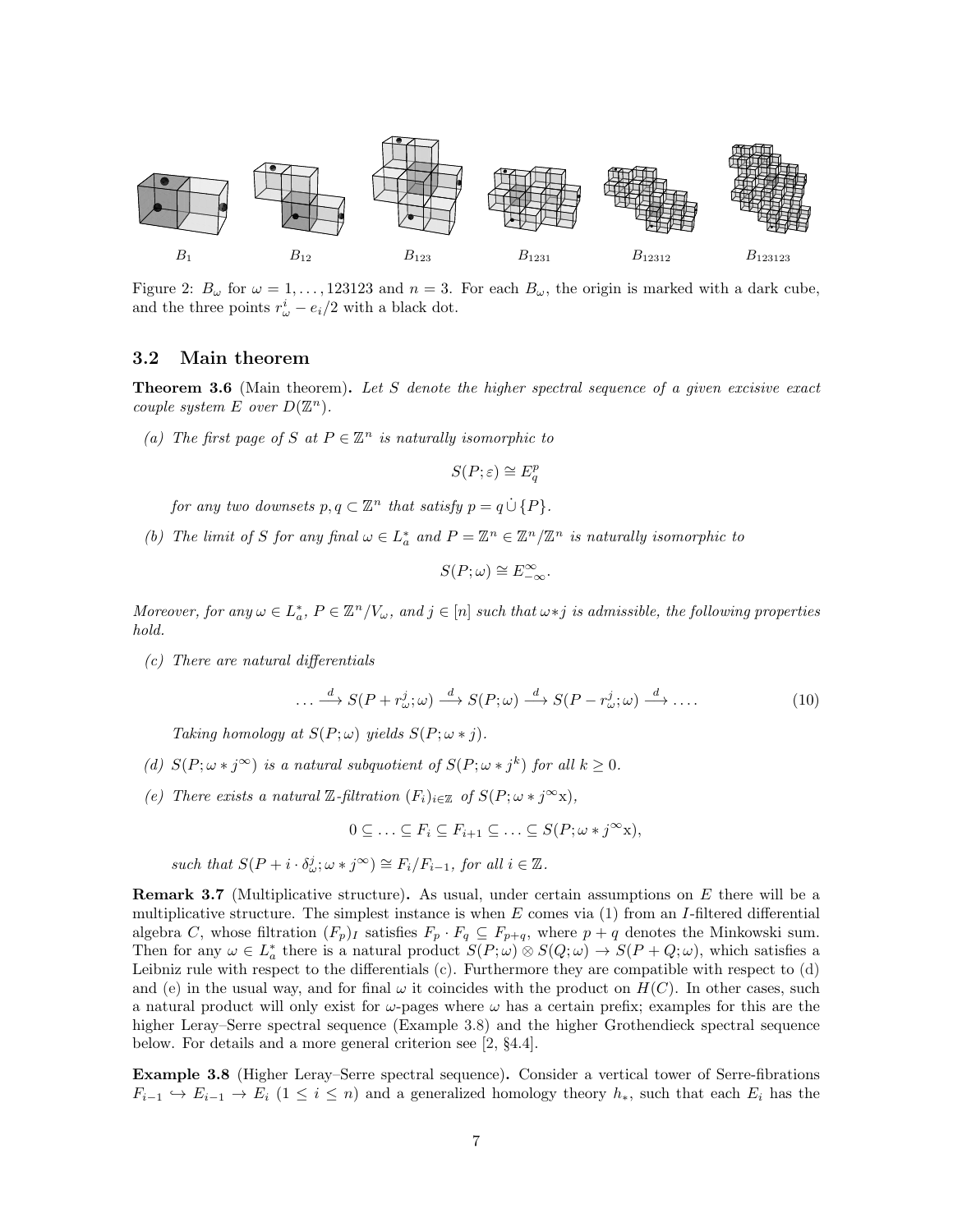homotopy type of a CW-complex. Define  $F_n := E_n$  as if we append the trivial fibration  $F_n \stackrel{\text{id}}{\longrightarrow} E_n \to \text{pt}$ to the tower. In [\[2,](#page-12-0) §5], we associated to the fibration tower a spectral system over  $D(\overline{\mathbb{Z}}^n)$ . Obviously we can restrict it to a spectral system over  $D(\mathbb{Z}^n)$ , and it becomes a higher spectral sequence in the sense of the present article. Its limit is  $h_*(E_0)$ . According to [\[2,](#page-12-0) Thm 5.1], its "second page"  $S(P, 123...n)$   $(P = (p_1,...,p_n) \in \mathbb{Z}^n)$  can be naturally identified with

$$
S(P, 123...n) \cong H_{p_n}(F_n; H_{p_{n-1}}(F_{n-1}; ... H_{p_1}(F_1; h_*(F_0))))),
$$
\n(11)

where the coefficients for the homology of each  $F_i$  are the natural local coefficient systems over  $\pi_1(F_i)$ .

There is an obvious cohomological version of this higher Leray–Serre spectral sequence for the same fibration tower and for any generalized cohomology theory  $h^*$ . If  $h^*$  is moreover multiplicative, we obtain a product structure  $S(P; \omega) \otimes S(Q; \omega) \to S(P+Q; \omega)$  for every  $\omega \in L_a^*$ , where it has the properties mentioned in Remark [3.7.](#page-6-7) This product structure agrees with the natural cup product of  $H^*(F_n; \ldots H^*(F_1; h^*(F_0))))$  for  $\omega = 123 \ldots n$ , and it is natural with respect to maps of fibration towers (up to homotopies) for the  $\omega \in L_a^*$  with prefix  $123...n$ . The proof for this multiplicative structure is analogous to the arguments in [\[2,](#page-12-0) §5.3] once we have the description of the  $\omega$ -pages  $S(P;\omega)$  as  $S_{b_\omega q_\omega}^{p_\omega z_\omega}$ with  $\sigma$ -lexicographic downsets  $z_{\omega}, q_{\omega}, p_{\omega}, b_{\omega}$  (see the proof of Theorem [3.6\)](#page-6-0).

**Example 3.9** (Higher Eilenberg–Moore spectral sequence). Consider n fibrations  $f_i : E_i \to B$  (1  $\leq$  $i \leq n$ ) over the same base space with  $\pi_1(B) = 0$  (as usual with Eilenberg–Moore spectral sequences, this assumption can be weakened). Let X denote the pullback of  $f_1, \ldots, f_n$ . In [\[2,](#page-12-0) §8] we constructed a spectral system over  $D(\overline{\mathbb{Z}}^n)$  from the cube of pullbacks of  $f_1, \ldots, f_n$ , which becomes a higher spectral sequence in the sense of the present article. Its limit is  $H_*(X)$ . For any  $\sigma \in \mathfrak{S}_n$ , let  $\omega_{\sigma} = \sigma_1 * \ldots * \sigma_n$ . Then the  $\omega_{\sigma}$ -page at  $P = (p_1, \ldots, p_n)$  can be naturally identified with

$$
S(P;\omega_{\sigma}) \cong \mathrm{Tor}_{H_*(B)}^{p_{\sigma_n}}(\ldots \mathrm{Tor}_{H_*(B)}^{p_{\sigma_2}}(\mathrm{Tor}_{H_*(B)}^{p_{\sigma_1}}(H_*(B),H_*(E_{\sigma_1})),H_*(E_{\sigma_2}))\ldots,H_*(E_{\sigma_n})\big).
$$

Here,  $\text{Tor}_{H_*(B)}^{p_{\sigma_1}}(H_*(B), H_*(E_{\sigma_1}))$  simplifies to  $H_*(E_{\sigma_1})$  if  $p_{\sigma_1} = 0$  and to 0 otherwise. Note that in this example, we have n! meaningful "second pages", in comparison to just one in Example [3.8.](#page-6-6)

**Example 3.10** (Higher Grothendieck spectral sequence). Let  $\mathcal{A}_0 \stackrel{F_1}{\longrightarrow} \mathcal{A}_1 \stackrel{F_2}{\longrightarrow} \ldots \stackrel{F_n}{\longrightarrow} \mathcal{A}_n$  be a sequence of n right exact functors between Abelian categories with enough projectives. Write  $F_{ij} = F_j \circ \dots \circ F_{i+1}$ :  $A_i \rightarrow A_j$  and assume that for any  $i < j < k$ ,  $F_{ij}$  sends projective objects to  $F_{jk}$ -acyclic objects. In [\[2,](#page-12-0) §6] we constructed for each object  $X \in \mathcal{A}_0$  a spectral system over  $D(\overline{\mathbb{Z}}^n)$ , which becomes a higher spectral sequence in the sense of the present article. Its limit is  $L_*F_{0n}(X)$ . Its "second page"  $S(P; 123...n)$   $(P = (p_1,...,p_n) \in \mathbb{Z}^n)$  can be naturally identified with

$$
S(P; 123...n) \cong (L_{p_n}F_n) \circ ... \circ (L_{p_1}F_1)(X).
$$

Furthermore, in the setting of [\[2,](#page-12-0) §6.3] this higher Grothendieck spectral sequence admits a natural product structure  $S(P; \omega) \otimes S(Q; \omega) \rightarrow S(P+Q; \omega)$  for every  $\omega \in L_a^*$  with prefix 123... *n*; and for such  $\omega$  it has the properties mentioned in Remark [3.7.](#page-6-7)

Similarly, the spectral system obtained from the chromatic spectral sequence followed by the Adams–Novikov spectral sequence [\[2,](#page-12-0) §7] becomes a higher spectral sequence in the sense of the present article.

Example 3.11 (Universal coefficients for spectral sequences). Let C be a free graded chain complex over a ring  $R$  and let  $M$  be an  $R$ -module. There is a universal coefficient spectral sequence that relates  $H_*(C)$  with  $H_*(C \otimes_R M)$ , which simplifies to the usual universal coefficient theorem for  $\otimes_R M$ in case  $R$  is a principal ideal domain. This motivates the question, whether there exists a universal coefficient theorem that relates the spectral sequence of a Z-filtration  $(F_n)_n$  of C with the spectral sequence of the induced filtration  $(F_n \otimes_R M)_n$  of  $C \otimes_R M$ . Let us assume that the subchain complexes  $F_n$  are free. Then a reasonable positive answer to this is the following "universal coefficient higher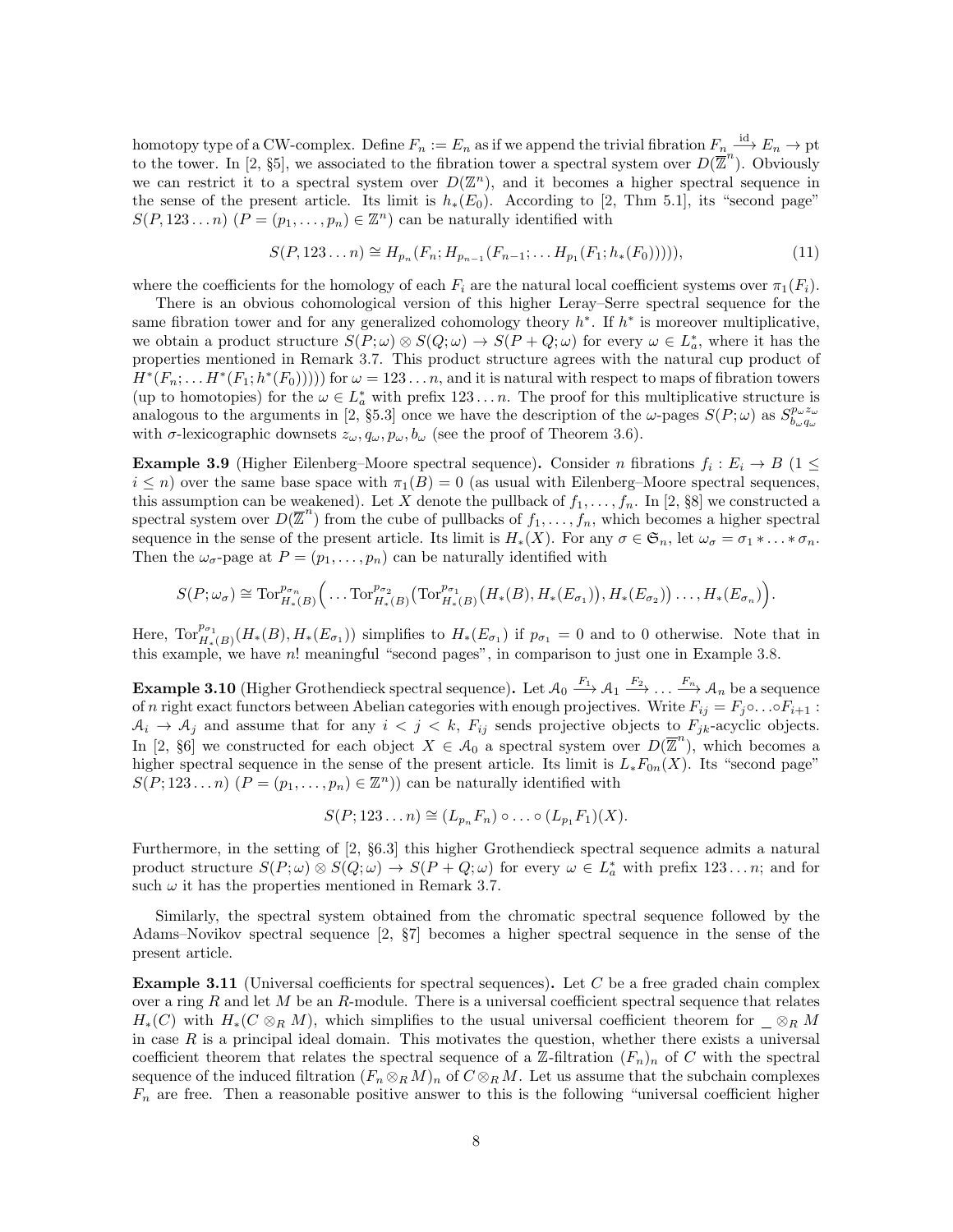spectral sequence for  $\otimes_R M$ ". Let  $P_* \to M$  be a projective resolution of M. Define the (total) chain complex  $D := C \otimes_R P_*$ , which is filtered in two ways,  $(F_n \otimes_R P_*)_n$  and  $(C \otimes_R P_{\leq m})_m$ . They refine to an *I*-filtration  $(I = D(\mathbb{Z}^2))$ , which is distributive and hence the associated exact couple system is excisive. The induced higher spectral sequence has limit naturally isomorphic to  $H_*(C \otimes_R M)$ . Various of its  $\omega$ -pages can be naturally identified, such as  $S((n, m); 1^{r-1}2) = \text{Tor}_m(E_n^r(C), M)$   $(1 \le r \le \infty)$ and  $S([[0,m)];1^{\infty}x2) = \text{Tor}_m(H_*(C), M)$ , where  $E_n^r(C)$  denotes the n'th column of the r'th page of the spectral sequence of C with filtration  $(F_n)_n$ . Analogously there is a "universal coefficient higher spectral sequence for  $\text{Hom}_R(\_,M)^n$ .

More generally, every higher spectral sequence of a graded chain complex  $C$  with distributive  $D(\mathbb{Z}^n)$ -filtration  $(F_p)_p$  yields analogously two universal coefficient higher spectral sequences over  $D(\mathbb{Z}^{n+1})$  that relate to the higher spectral sequences over  $D(\mathbb{Z}^n)$  of  $(F_p \otimes_R M)_p$  and  $(\text{Hom}_R(F_p, M))_p$ , respectively. Another or additional way of generalizing is to replace M in the above by another free graded chain complex, possibly with a  $\mathbb{Z}$ - or *I*-filtration of its own, and we arrive at various higher spectral sequences of Künneth type.

### <span id="page-8-0"></span>3.3 Proof of the main theorem

Before proving Theorem [3.6](#page-6-0) we need some preparation. In particular it will be convenient to move to another basis spanned by the  $\delta^i_\omega$ , which depends on  $\omega$ .

For  $\omega \in L^*_a$ , define

$$
M_{\omega} := \begin{pmatrix} \delta^1_{\omega} & \cdots & \delta^n_{\omega} \end{pmatrix}^{-1} \in \mathbb{Q}^{n \times n}.
$$

For  $k \in [n]$  and  $\omega \in L_a^*$ , let  $T_{\omega}^k$  denote the matrix

$$
T_{\omega}^k := \mathrm{id}_{\mathbb{Z}^n} + e_k (\mathbb{1}_{Y(\omega) \setminus \{k\}})^t = (\delta_{i=j \text{ or } (i=k \text{ and } j \in Y(\omega))})_{ij} \in \mathrm{SL}(n, \mathbb{Z}).
$$

A quick calculation shows that  $M_{\varepsilon} = id_n$ ,  $M_{\omega * j} \infty = M_{\omega}$ ,  $M_{\omega * x} = M_{\omega}$ , and

<span id="page-8-1"></span>
$$
M_{\omega * j} = T_{\omega}^{j} M_{\omega}.
$$

Therefore,  $M_{\omega} \in SL(n, \mathbb{Z})$ , and all its entries are non-negative. It will be very convenient to transform  $B_{\omega}$  and  $V_{\omega}$  by  $M_{\omega}$ , so we define

$$
B^M_\omega := M_\omega \cdot B_\omega, \quad V^M_\omega := M_\omega \cdot V_\omega \quad \subseteq \mathbb{Z}^n.
$$

In particular,

$$
B_{\omega * j}^{M} = T_{\omega}^{j} (B_{\omega}^{M} + \{0, e_{j}\}), \tag{12}
$$

$$
B_{\omega * j^{\infty}}^M = T_{\omega}^j (B_{\omega}^M + \mathbb{Z}_{\geq 0} \cdot e_j), \tag{13}
$$

$$
B_{\omega \ast j \infty}^{M} = T_{\omega}^{j} (B_{\omega}^{M} + \mathbb{Z} \cdot e_{j}), \qquad (14)
$$

and  $V_{\omega}^M = \mathbb{Z} \cdot \{e_i \mid i \in X(\omega)\}\$ . In particular,  $\mathbb{Z}^n / V_{\omega}^M$  can be naturally identified with  $\mathbb{Z}^{Y(\omega)}$ .

Define  $u_\omega \in \mathbb{Z}_{\geq 0}^n$  inductively via  $u_\varepsilon := 0$ ,  $u_{\omega \ast j^\infty} := u_\omega$ ,  $u_{\omega \ast x} := u_\omega$ , and

$$
u_{\omega * j} := e_j + T_{\omega}^j u_{\omega}.
$$

For  $n \geq 2$  and  $\omega \in [n]^*$ , a more explicit formula is  $u_{\omega} = \frac{1}{n-1}(M_{\omega} \mathbb{1} - \mathbb{1}).$ 

The following lemmas about  $B_{\omega}$  are stated and proved only in the special case when  $\omega \in [n]^*$ , since this simplifies the notation considerably. When working modulo  $V_{\omega}$  and  $V_{\omega}^M$ , respectively, analogous statements still hold for arbitrary  $\omega \in L_a^*$ , as long as  $\omega$  does not end on some  $j^{\infty}$ . It should be rather clear how to state and prove them.

**Lemma 3.12.** For any  $\omega \in [n]^*$ ,  $B^M_{\omega}$  is a path in the unit-distance graph of  $\mathbb{Z}^n$  from 0 to  $u_{\omega}$ , which is monotone with respect to all coordinates.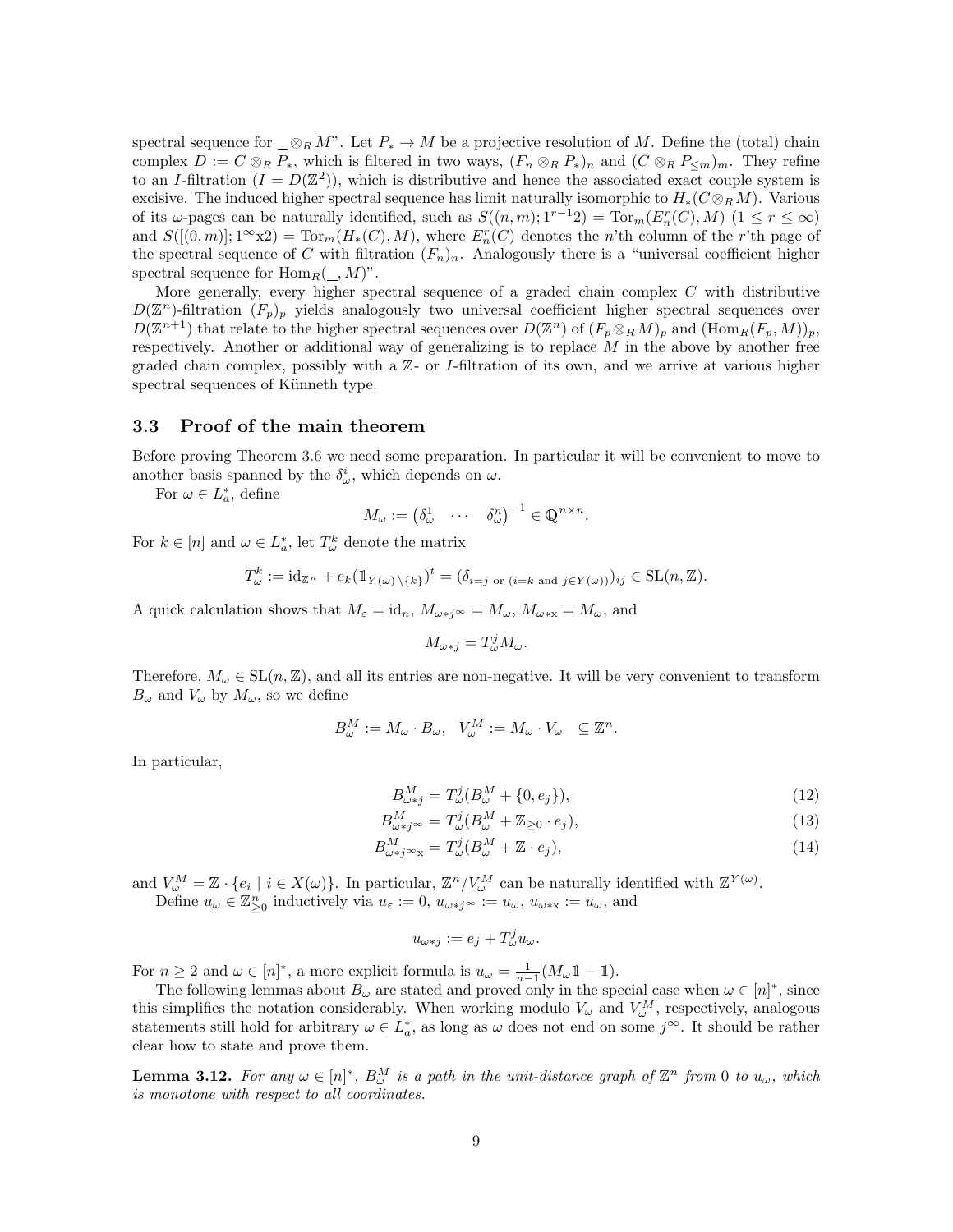We remark that this path is in general not simply a discretized line segment (i.e., the set of all lattice points with  $\ell^{\infty}$ -distance at most 1/2 from some line segment in  $\mathbb{R}^{n}$ ).

*Proof.* We proceed by induction. Assume that the lemma holds for  $B_{\omega}^M$ , and we want to prove it for  $B_{\omega * j}^M$  using [\(12\)](#page-8-1). Suppose  $x, x + e_k \in B_{\omega}^M$  are the vertices of an edge in  $B_{\omega}^M$ . If  $k \neq j$  then this edge gives rise to a path of length 2 in  $B^M_{\omega * j}$  along the vertices  $T^j_{\omega}x$ ,  $T^j_{\omega}(x+e_j) = T^j_{\omega}x + e_j$ , and  $T^j_\omega(x+e_k) = T^j_\omega x + e_j + e_k$ . If  $k = j$  then this edge gives rise to an edge in  $B^M_{\omega * j}$  whose vertices are  $T^j_\omega x$  and  $T^j_\omega(x+e_k) = T^j_\omega x + e_j$ . Moreover  $u_{\omega * j} = T^j_\omega(u_\omega + e_j)$ .  $\Box$ 

<span id="page-9-0"></span>**Corollary 3.13.** For any  $\omega \in [n]^*, B^M_{\omega} \subseteq \{x \in \mathbb{Z}^n \mid 0 \leq x \leq u_{\omega}\}\$ . Moreover,  $B^M_{\omega} = u_{\omega} - B^M_{\omega}$ .

<span id="page-9-3"></span>**Lemma 3.14.** For any  $\omega \in [n]^*, i, j \in [n]$ ,  $x \in B^M_{\omega}$ , the following holds:

- 1. Either  $x M_{\omega} e_i \in B_{\omega}^M$ , or  $x M_{\omega} e_i \leq 0$ , or both.
- 2. Either  $x + M_{\omega} e_i \in B_{\omega}^M$ , or  $x + M_{\omega} e_i \ge u_{\omega}$ , or both.

*Proof.* Suppose the lemma holds for  $B^M_\omega$ , and we want to prove it for  $B^M_{\omega * j}$ . By Corollary [3.13](#page-9-0) it is enough to prove the first statement. By [\(12\)](#page-8-1), any element of  $B_{\omega * j}^M$  is of the form  $T_{\omega}^j x$  or  $T_{\omega}^j (x+e_j) =$  $T_{\omega}^{j}x + e_j$  for some  $x \in B_{\omega}^{M}$ . If now  $z := x - M_{\omega}e_i \in B_{\omega}^{M}$ , then also  $z' := T_{\omega}^{j}x - M_{\omega * j}e_i = T_{\omega}^{j}z$  and  $z'':=T_{\omega}^j(x+e_j)-M_{\omega *j}e_i=T_{\omega}^j(z+e_j)$  lie in  $B_{\omega *j}^M$ .

Thus it remains to check the case when  $z \leq 0$ . Then clearly  $z' = T^j_\omega z \leq 0$  since all entries of  $T^j_\omega$ are non-negative. Similarly  $z'' = T^j_\omega z + e_j \le e_j$ . If  $z'' \le 0$  does not hold, then  $1 = z''_j = 1 + \sum_k z_k$ , hence  $z = 0$ , thus  $z'' = e_j$ , which lies in  $B_{\omega * j}^M$  since  $0 \in B_{\omega}^M$ .

Let us regard any subset of  $\mathbb{Z}^n$  as a graph by connecting any two elements with distance 1 by an edge. In particular we can then talk about connected components of such subsets.

<span id="page-9-4"></span>**Lemma 3.15.** For any  $\omega \in [n]^*, B_{\omega}$  is connected.

Proof. By induction one immediately sees that

<span id="page-9-1"></span>
$$
r^j_\omega - e_j \in B_\omega. \tag{15}
$$

Also by induction,

<span id="page-9-5"></span>
$$
M_{\omega}r_{\omega}^{j} = u_{\omega} + e_{j} \in e_{j} + B_{\omega}^{M}, \qquad (16)
$$

from which we get

<span id="page-9-2"></span>
$$
r^j_\omega \in \delta^j_\omega + B_\omega. \tag{17}
$$

Thus if  $B_{\omega}$  is connected then so is  $B_{\omega * j}$  by [\(6\)](#page-5-1), [\(15\)](#page-9-1), and [\(17\)](#page-9-2).

For any subset  $X \subseteq \mathbb{Z}^n$ , let  $\text{Comp}_0(X)$  denote the connected component that contains 0.

**Corollary 3.16.** For any  $\omega \in [n]^*$ ,  $B_{\omega}$  is  $\text{Comp}_0(X)$  where X is the intersection of the n "discrete" hyperplanes"

$$
\{x\in\mathbb{Z}^n\ |\ 0\leq e_i^tM_{\omega}x\leq e_i^tu_{\omega}\},\quad 1\leq i\leq n.
$$

Proof. This follows from Lemmas [3.14](#page-9-3) and [3.15.](#page-9-4)

For our purposes the following similar description of  $B_{\omega}$  is more useful. The symmetric group  $\mathfrak{S}_n$ acts on  $\mathbb{Z}^n$  by permutation of the coordinates,  $\sigma \cdot x := (x_{\sigma^{-1}(i)})_{i \in [n]}$ . Let  $\leq_{\text{lex}}$  denote the lexicographic relation on  $\mathbb{Z}^n$ . For  $\sigma \in \mathfrak{S}_n$ , define a new relation  $\leq_{\sigma-\text{lex}}$  by setting  $x \leq_{\sigma-\text{lex}} y$  if and only if  $\sigma x \leq_{\text{lex}} \sigma y$ .

For any  $P \in (\mathbb{Z} \cup {\{\infty\}})^n$ ,  $M \in \mathbb{Z}_{\geq 0}^{n \times n}$  with  $\det M = 1$ , and  $\sigma \in \mathfrak{S}_n$ , define

$$
D(P; M, \sigma) := \{ x \in \mathbb{Z}^n \mid Mx \leq_{\sigma-\text{lex}} MP \}
$$

and

$$
D^{\circ}(P;M,\sigma) := \{ x \in \mathbb{Z}^n \mid Mx <_{\sigma\text{-lex}} MP \}.
$$

 $\Box$ 

 $\Box$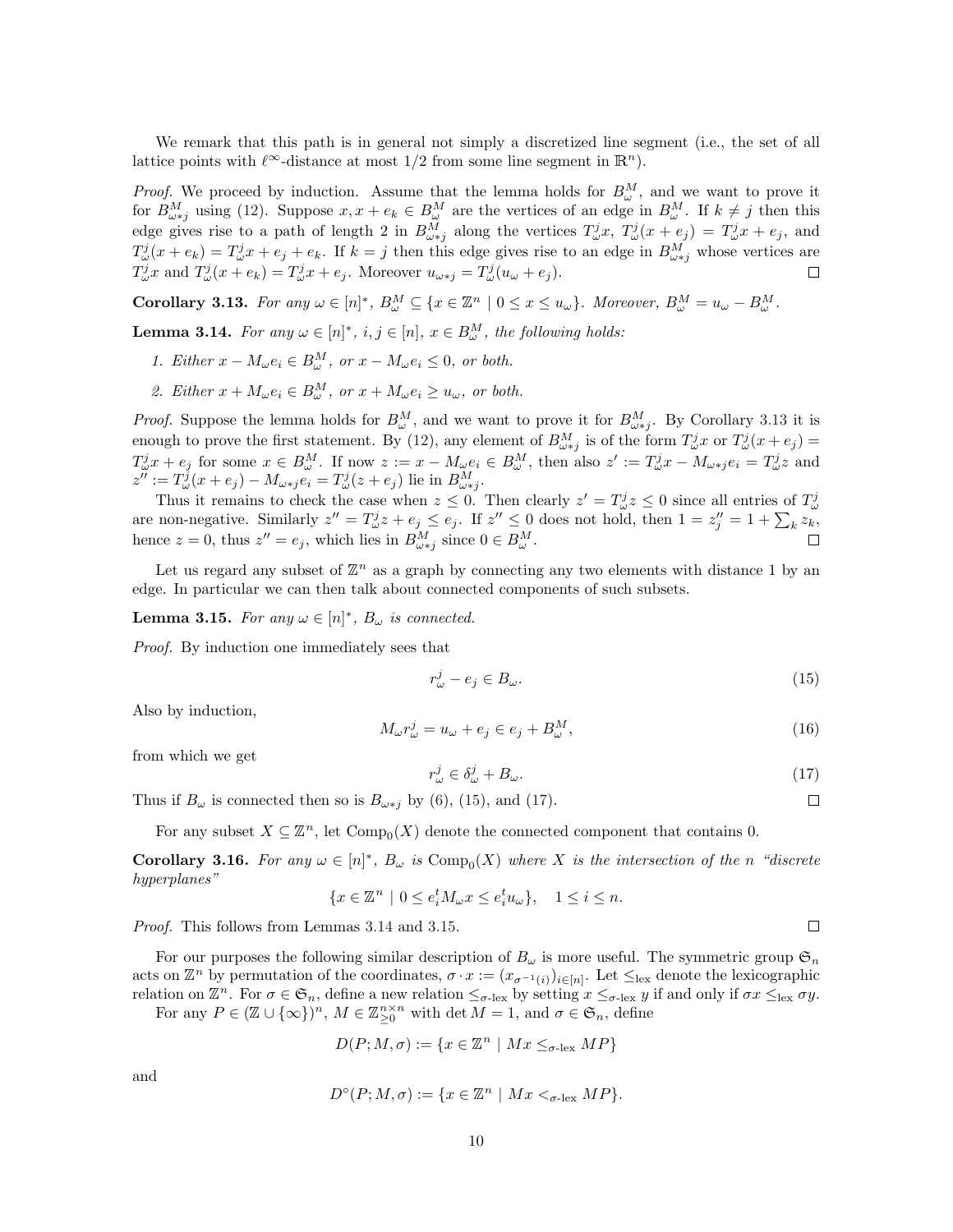<span id="page-10-0"></span>**Lemma 3.17.** For any  $\omega \in [n]^*, j \in [n]$ , and  $\sigma \in \mathfrak{S}_n$  with  $\sigma(j) = n$ , the following two equations hold.

- 1.  $B_{\omega} = \text{Comp}_{0}(D^{\circ}(r_{\omega}^{j}; M_{\omega}, \sigma) \setminus D^{\circ}(0; M_{\omega}, \sigma)).$
- 2.  $B_{\omega * j} = \text{Comp}_{0} (D(r_{\omega}^{j}; M_{\omega}, \sigma) \setminus D^{\circ}(0; M_{\omega}, \sigma)).$

Of course analogous formulas also hold for  $Z_{\omega}$  and  $Z_{\omega * j}$ .

*Proof.* Since  $\sigma(j) = n$ , the only  $z \in \mathbb{Z}^n$  with  $u_{\omega} < \sigma$ -lex  $M_{\omega} z \leq \sigma$ -lex  $M_{\omega} r_{\omega}^j$  is  $r_{\omega}^j$ . Now the first equation follows readily from Lemmas [3.14](#page-9-3) and [3.15.](#page-9-4)

As for the second equation, "⊆" follows from  $M_{\omega}B_{\omega * j} = M_{\omega}B_{\omega} + \{0, e_j\}$  and the connectivity of  $B_{\omega * j}$ . It remains to check "⊇". By Lemma [3.14](#page-9-3) and [\(16\)](#page-9-5) the only neighbor y of  $x \in B_{\omega}$  such that  $y \notin B_{\omega}$  and  $y \in D(r_{\omega}^j; M_{\omega}, \sigma) \setminus D^{\circ}(0; M_{\omega}, \sigma)$  is  $y = r_{\omega}^j$ . Similarly (or by symmetry), the only neighbor y of  $x \in B_\omega + \delta_\omega^j$  such that  $y \notin B_\omega + \delta_\omega^j$  and  $y \in D(r_\omega^j; M_\omega, \sigma) \setminus D^\circ(0; M_\omega, \sigma)$  is  $y = 0$ . Both, 0 and  $r_{\omega}^{j}$ , lie in  $B_{\omega * j}$ , which proves the claimed equality.  $\Box$ 

*Proof of Theorem [3.6.](#page-6-0)* We may assume  $P = 0$ , otherwise translate everything. [\(a\)](#page-6-8) and [\(b\)](#page-6-9) hold by definition and the excision property.

[\(c\)](#page-6-4) We first consider the case  $\omega \in [n]^*$ . Let  $\sigma \in \mathfrak{S}_n$  be any permutation with  $\sigma(j) = n$ . Define

$$
p_{\omega} := D(0; M_{\omega}, \sigma),
$$
  
\n
$$
q_{\omega} := D^{\circ}(0; M_{\omega}, \sigma) = p_{\omega} \setminus 0,
$$
  
\n
$$
b_{\omega} := D^{\circ}(r_{\omega}^{j}; M_{\omega}, \sigma),
$$
  
\n
$$
z_{\omega} := D(-r_{\omega}^{j}; M_{\omega}, \sigma).
$$

Then Lemma [3.17](#page-10-0) implies that  $S_{b_\omega q_\omega}^{p_\omega z_\omega}$  represents  $S_{B_\omega}^{Z_\omega}$ , which by definition is  $S(0;\omega)$ . One can describe  $S(r_{\omega}^j; \omega)$  and  $S(-r_{\omega}^j; \omega)$  similarly by translating all downsets by  $\pm r_{\omega}^j$ . Now Lemma [2.3](#page-3-0) implies the claimed differentials in [\(10\)](#page-6-10). Lemma [2.4](#page-3-1) shows that taking homology in (10) at  $S(0;\omega)$  yields  $S_{b^*_{\omega}q_{\omega}}^{p_{\omega}z_{\omega}^*}$ where

$$
b^*_{\omega} := D(r_{\omega}^j; M_{\omega}, \sigma) = b_{\omega} \cup \{r_{\omega}^j\},
$$
  

$$
z^*_{\omega} := D^{\circ}(-r_{\omega}^j; M_{\omega}, \sigma) = z_{\omega} \setminus \{-r_{\omega}^j\}.
$$

By Lemma [3.17,](#page-10-0)  $S_{b_w^*q_w}^{p_wz_w^*}$  represents  $S_{B_{\omega+j}}^{Z_{\omega+j}}$  $B_{\omega * j}^{2\omega * j} = S(0; \omega * j).$ 

The general case  $\omega \in L_a^*$  only needs minor modifications: In particular, the downsets  $b_{\omega}, p_{\omega}$ ,  $q_\omega$ ,  $z_\omega$  need to be replaced by the sum of  $V_\omega$  with the analogous downsets in  $\mathbb{Z}^n/V_\omega$ . Explicitly, let  $k := |X(\omega)|$ , and choose a  $\sigma \in \mathfrak{S}_n$  that satisfies  $\sigma(j) = n - k$  and  $\sigma(i) > n - k$  for all  $i \in X(\omega)$ . Then  $p_{\omega}$  can be defined as

$$
p_{\omega} := \{ x \in \mathbb{Z}^n \mid M_{\omega} x \leq_{\sigma \text{-lex}} (0^{n-k}, \infty^k) \},
$$

and put  $q_{\omega} := p_{\omega} \setminus V_{\omega}, b_{\omega} := q_{\omega} + r_{\omega}^j, z_{\omega} := p_{\omega} - r_{\omega}^j, b_{\omega}^* := p_{\omega} + r_{\omega}^j = b_{\omega} \cup (r_{\omega}^j + V_{\omega})$  and  $z_{\omega}^* := q_{\omega} - r_{\omega}^j =$  $z_{\omega} \setminus (-r_{\omega}^j + V_{\omega}).$  Note that  $V_{\omega}^M = \mathbb{Z}^{X(\omega)}$ . Now one can repeat the previous argument in the quotient space  $\mathbb{Z}^n/V_\omega$ .

[\(d\)](#page-6-5) In  $M_{\omega}$ -coordinates,

$$
M_{\omega}B_{\omega * j^i} = B_{\omega}^M + \{0, \ldots, i\}.
$$

Hence as in the proof of Lemma [3.17](#page-10-0) one can show that

$$
B_{\omega * j^i} = \text{Comp}_0((b_\omega + i \cdot \delta_\omega^i) \setminus q_\omega),
$$

where  $b_{\omega}$  and  $q_{\omega}$  are as above. Therefore  $S(0; \omega * j^i)$  can be represented by  $S_{b_{\omega}^i q_{\omega}}^{p_{\omega} z_{\omega}^i}$ , where

$$
b^i_{\omega} := b_{\omega} + i \cdot \delta^j_{\omega} = \{ x \in \mathbb{Z}^n \mid M_{\omega} x \leq_{\sigma - \text{lex}} u_{\omega} + (0^{n-k-1}, i, \infty^k)^t \},
$$
  

$$
z^i_{\omega} := z_{\omega} - i \cdot \delta^j_{\omega} = \{ x \in \mathbb{Z}^n \mid M_{\omega} x \leq_{\sigma - \text{lex}} - u_{\omega} + (0^{n-k-1}, -i - 1, \infty^k)^t \}.
$$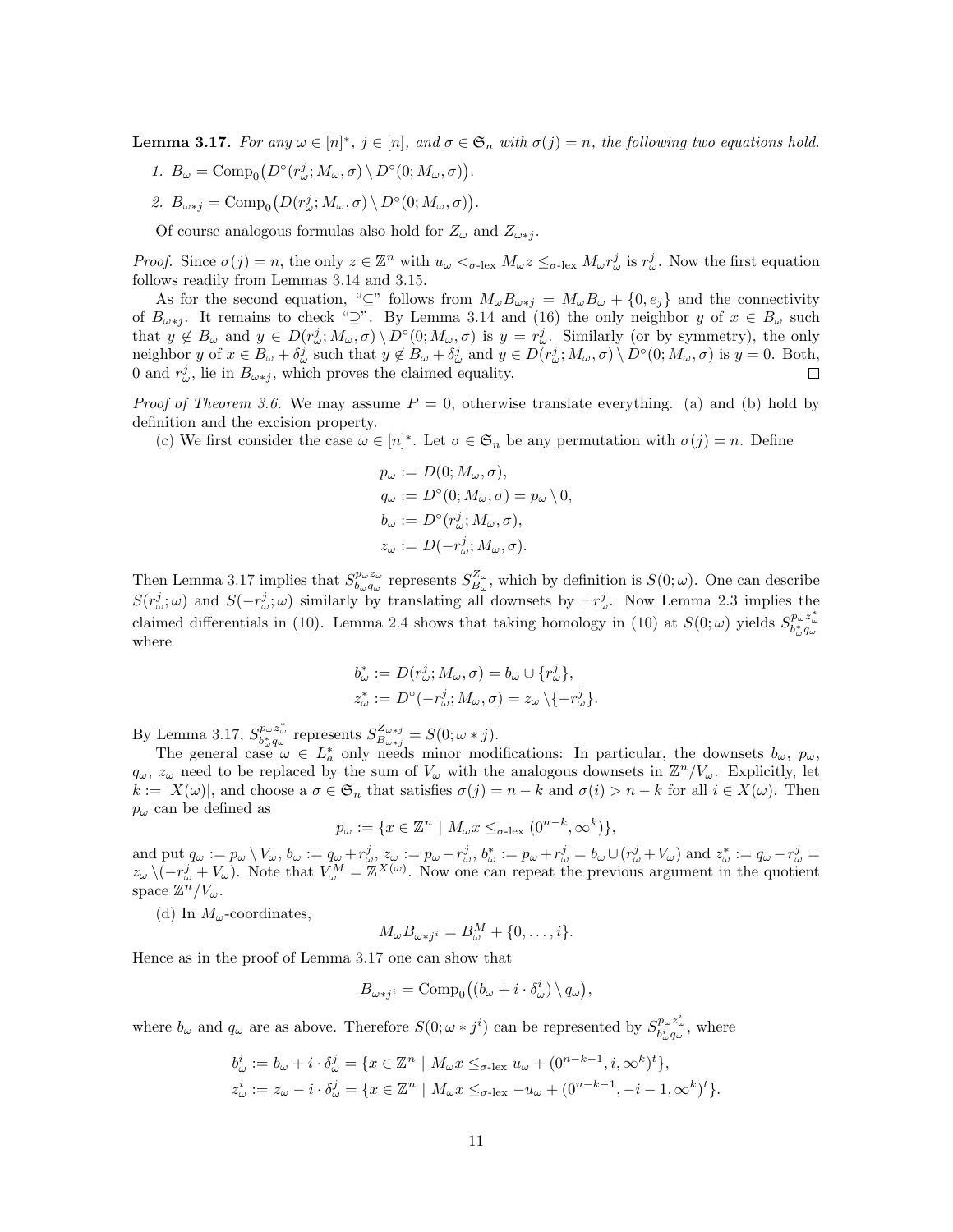Let  $b^{\infty}_{\omega} := \bigcup_i b^i_{\omega}$  and  $z^{\infty}_{\omega} := \bigcap_i z^i_{\omega}$ . Then  $S(0; \omega * j^{\infty}) = S^{p_{\omega} z^{\infty}_{\omega}}_{b^{\infty}_{\omega}, q_{\omega}}$  $_{b_{\omega}^{\infty},q_{\omega}}^{p_{\omega}z_{\omega}}.$ 

[\(e\)](#page-6-1) Let  $p_{\omega}, b_{\omega}^{\infty}, z_{\omega}^{\infty}$  as above. Put  $p_{\omega}^{i} := i \cdot \delta_{\omega}^{j} + p_{\omega}, p_{\omega}^{-\infty} := \bigcap_{i \in \mathbb{Z}} p_{\omega}^{i}$ , and  $p_{\omega}^{\infty} := \bigcup_{i \in \mathbb{Z}} p_{\omega}^{i}$ . Define

$$
F_i:=\mathrm{im}\Big(\ell:S^{p_{\omega}^i z_{\omega}^{\infty}}_{b_{\omega}^{\infty} p_{\omega}^{-\infty}}\to S^{p_{\omega}^{\infty} z_{\omega}^{\infty}}_{b_{\omega}^{\infty} p_{\omega}^{-\infty}}\Big).
$$

Then the assertion follows from Lemma [2.2](#page-3-2) (or from the proof of Lemma [2.5\)](#page-3-3).

#### <span id="page-11-0"></span>3.4 The 2-dimensional case

The probably most frequent case (apart from the classical one,  $n = 1$ ) is  $n = 2$ . A few more things can be said about this case:

Every final  $\omega \in L_a^*$  is of the form

<span id="page-11-1"></span>
$$
\omega = \tau * j_1^{\infty} x j_2^k j_2^{\infty} x,\tag{18}
$$

for some  $\tau \in [2]^*, \{j_1, j_2\} = [2]$ , and  $k \geq 0$ . Any such  $\omega$  gives a recipe to connect the first page to the limit of the spectral system. This recipe is therefore already determined by  $\tau$  and  $j_1$ .

Note that for all prefixes  $\tau \leq \omega' \leq \omega$ ,  $M_{\tau} = M_{\omega'} = M_{\omega}$ . Let's define

$$
N_{\omega} := (e_{j_2})^t \cdot M_{\omega},
$$

which is the "normal vector" along which the downsets  $b, p, q, z$  grow respectively shrink during  $j_2^k j_2^{\infty}$ x. Clearly  $N_{\omega} \geq 0$  and it is primitive (i.e. its entries are coprime), and  $N = (e_i)^t$  can happen only if  $i = j_2$ . Also,  $N_{\omega}$  is invariant under the relation  $jj^{\infty} \sim j^{\infty}$ , compare with Remark [3.5.](#page-5-2)

**Observation 3.18.** Modulo  $jj^{\infty} \sim j^{\infty}$ ,  $\omega$  is uniquely determined by  $N_{\omega}$  and  $j_1$ . Conversely, for any primitive  $N^t \in \mathbb{Z}_{\geq 0}^2$  and  $j_1 \in [2]$  with  $N^t \neq e_{j_1}$  there is a final  $\omega \in L_a^*$  of the form [\(18\)](#page-11-1) such that  $N = N_{\omega}$ .

Thus the connection determined by  $\omega$  can be equivalently described by the pair  $(N_{\omega}, j_1)$ .

*Proof.* In fact there is a simple algorithm that determines all possible  $\tau$  from N (respectively  $N_{\omega}$ ) and  $j_2 = 3 - j_1$ . If  $j_2 = 1$ , choose  $(N')^t \in \mathbb{Z}_{\geq 0}^2$  such that  $M := {N \choose N'} \in SL(2, \mathbb{Z}) \cap \mathbb{Z}_{\geq 0}^{2 \times 2}$ . If  $j_2 = 2$ , choose  $(N')^t \in \mathbb{Z}_{\geq 0}^2$  such that  $M := \begin{pmatrix} N' \\ N \end{pmatrix} \in SL(2, \mathbb{Z}) \cap \mathbb{Z}_{\geq 0}^{2 \times 2}$ . In any case, N' is well-defined up to adding an integral multiple of N. If  $N'_0$  is the smallest choice, then all others are of the form  $N'_k := N'_0 + kN$ ,  $k \in \mathbb{Z}_{\geq 0}$ . Now one can repetitively take one of the two rows of M and subtract it from the other one such that all entries stay non-negative until one arrives at  $\mathrm{id}_{\mathbb{Z}^2}$ , and there is a unique way to do that. Let  $q_i \in [2]$  denote the index of the column from which the other column was subtracted during the i'th round. And say there were  $\ell$  rounds. Then  $M = M_{\omega}$  for  $\omega = \tau j_1^{\infty} x j_2^{\infty} x$  and  $\tau := q_{\ell} * \ldots * q_1$ . The choice of N' correspond to how often  $j_1$  appears at the end of  $\tau$ , namely k times if  $N' = N'_k$ .  $\Box$ 

The algorithm has similarities to the extended Euclidean algorithm applied to the first column of M. The only difference is that in the extended Euclidean algorithm, one subtracts multiples of one number from the other.

**Example 3.19.** Consider an excisive exact couple system E over  $I(\mathbb{Z}^2)$ . Suppose we want to determine both  $\omega$  for which  $N_{\omega} = (3, 5)$ . For  $j_1 = 1$ , the algorithm runs as follows:

$$
\left(\begin{array}{c} N' \\ N \end{array}\right) = \left(\begin{array}{c} 2 & 3 \\ 3 & 5 \end{array}\right) \xrightarrow{q_1=2} \left(\begin{array}{c} 2 & 3 \\ 1 & 2 \end{array}\right) \xrightarrow{q_2=1} \left(\begin{array}{c} 1 & 1 \\ 1 & 2 \end{array}\right) \xrightarrow{q_3=2} \left(\begin{array}{c} 1 & 1 \\ 0 & 1 \end{array}\right) \xrightarrow{q_4=1} \left(\begin{array}{c} 1 & 0 \\ 0 & 1 \end{array}\right),
$$

Thus  $\omega = 12121^\infty \times 2^\infty$  a does it. Similarly, for  $j_1 = 2$ ,

$$
\begin{pmatrix} N \\ N' \end{pmatrix} = \begin{pmatrix} 3 & 5 \\ 1 & 2 \end{pmatrix} \xrightarrow{q_1 = 1} \begin{pmatrix} 2 & 3 \\ 1 & 2 \end{pmatrix} \xrightarrow{q_2 = 1} \begin{pmatrix} 1 & 1 \\ 1 & 2 \end{pmatrix} \xrightarrow{q_3 = 2} \begin{pmatrix} 1 & 1 \\ 0 & 1 \end{pmatrix} \xrightarrow{q_4 = 1} \begin{pmatrix} 1 & 0 \\ 0 & 1 \end{pmatrix},
$$

and thus  $\omega = 12112^\infty \times 1^\infty \times \infty$  does it too. See Figure [3.](#page-12-4)

 $\Box$